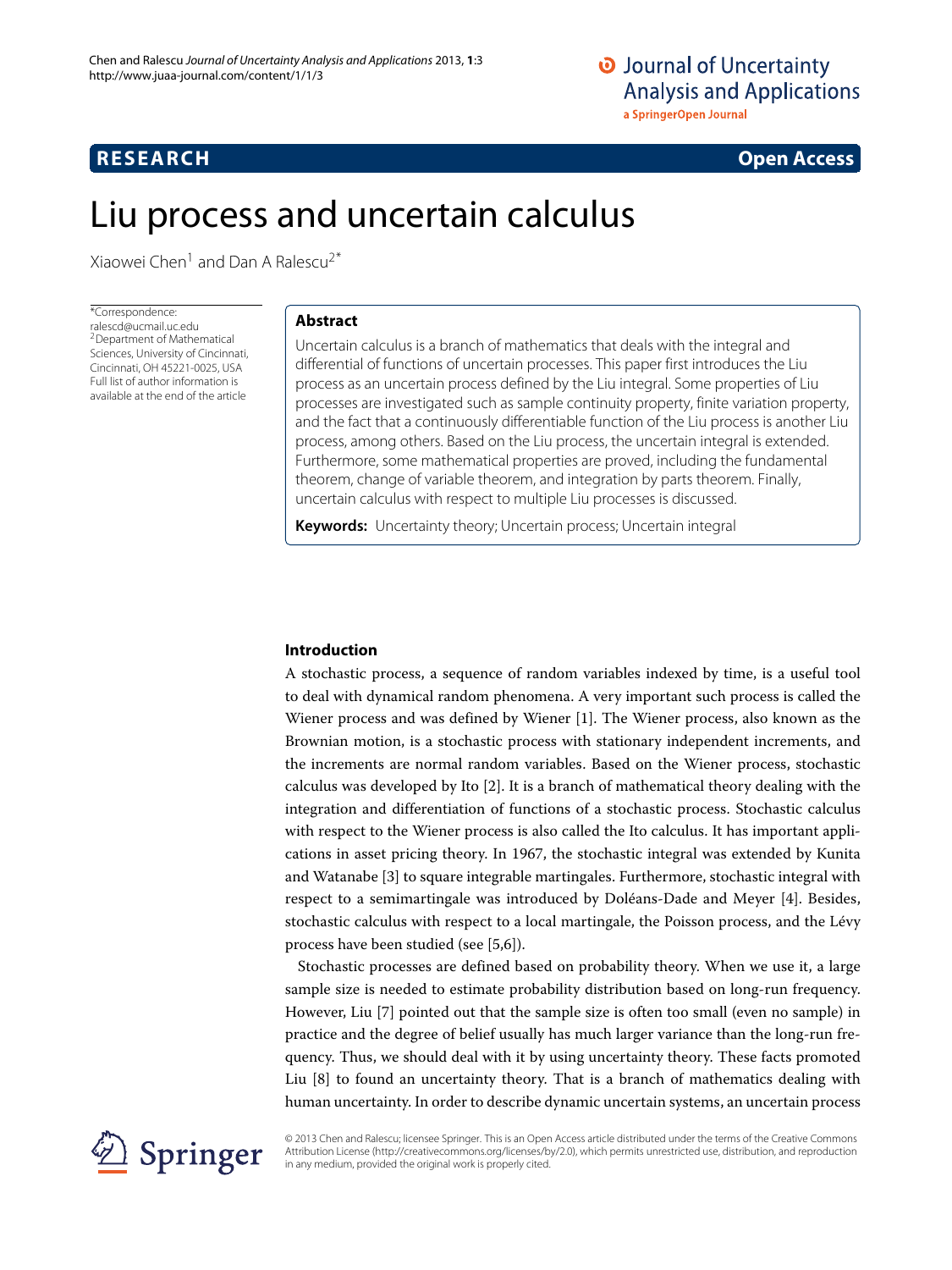was introduced by Liu [\[9\]](#page-11-8) as a sequence of uncertain variables indexed by time. In addition, Zhang et al. [\[10\]](#page-11-9) proposed a delayed renewal process. Chen [\[11\]](#page-11-10) investigated some properties of uncertain stationary independent increments.

Based on the Liu canonical process, a type of uncertain process with stationary independent increments which follow normal uncertainty distribution, Liu [\[12\]](#page-11-11) invented an uncertain calculus in 2009. This type of uncertain integral is called the Liu integral. It was extended to multiple Liu canonical processes [\[13\]](#page-11-12). It is used to deal with the integration and differentiation of uncertain processes. The theory of integration and differentiation of uncertain processes with respect to the Liu process is called the Liu calculus. In order to study an uncertain integral with respect to an uncertain process admitting jumps, an uncertain integral with respect to a renewal process was introduced by Yao [\[14\]](#page-11-13). We call this type of uncertain integral the Yao integral. The theory of integration and differentiation of uncertain processes with respect to a renewal process is called the Yao calculus. Chen [\[15\]](#page-11-14) introduced an uncertain integral with respect to a finite variation process.

In addition, the uncertain differential equation driven by the Liu canonical process was introduced by Liu [\[9\]](#page-11-8). After that, Chen and Liu [\[16\]](#page-11-15) proved the existence and uniqueness theorem for uncertain differential equations. Yao and Gao [\[17\]](#page-11-16) studied stability theorems for uncertain differential equations. Chen and Liu [\[16\]](#page-11-15) proposed solution methods for linear uncertain differential equations. Liu [\[18\]](#page-11-17) and Yao [\[19\]](#page-11-18) gave a method to solve nonlinear uncertain differential equations. Besides, Yao and Chen [\[20\]](#page-11-19) introduced a numerical method for uncertain differential equations. Meanwhile, an uncertain differential equation has been applied to uncertain optimal control by Zhu [\[21\]](#page-11-20), American option pricing by Chen [\[22\]](#page-11-21), and other option pricing models by Peng and Yao [\[23\]](#page-11-22). Liu [\[24\]](#page-11-23) discussed some basic concepts of uncertain finance. For the latest development of uncertainty theory, please see [\[25\]](#page-11-24).

In this paper, we generalize the Liu process by the Liu integral. Our goal is to extend an uncertain integral with respect to the Liu process. This uncertain integral has the properties of continuity and linearity. In the framework of the uncertain integral, the fundamental theorem of differentiation of function of uncertain processes is proved. In addition, the integration by parts formula and the formula for change of variables are derived. The rest of the paper is organized as follows: some preliminary concepts of the uncertain process including the Liu calculus, Yao calculus, and uncertain calculus with respect to an uncertain finite variation process are recalled in the ['Preliminary'](#page-1-0) section. The uncertain integral with respect to the general Liu process will be defined in the ['Liu process'](#page-5-0) section. The uncertain differential will be discussed in the 'Uncertain integral with respect to the Liu process' section. At last, a brief summary is given in the ['Multifactor Liu process'](#page-10-0) section.

#### <span id="page-1-0"></span>**Preliminary**

The uncertain measure M is a real-valued set function on a  $\sigma$ -algebra L over a nonempty set  $\Gamma$  satisfying normality, duality, subadditivity, and product axioms. The triplet  $(\Gamma, \mathcal{L}, \mathcal{M})$  is called an uncertainty space.

**Definition 1.** ([\[8\]](#page-11-7)) An uncertain variable is a measurable function from an uncertainty space  $(\Gamma, \mathcal{L}, \mathcal{M})$  to the set of real numbers, i.e., for any Borel set B of real numbers, the set

$$
\{\xi\in B\}=\{\gamma\in\Gamma\vert\xi(\gamma)\in B\}
$$

is an event.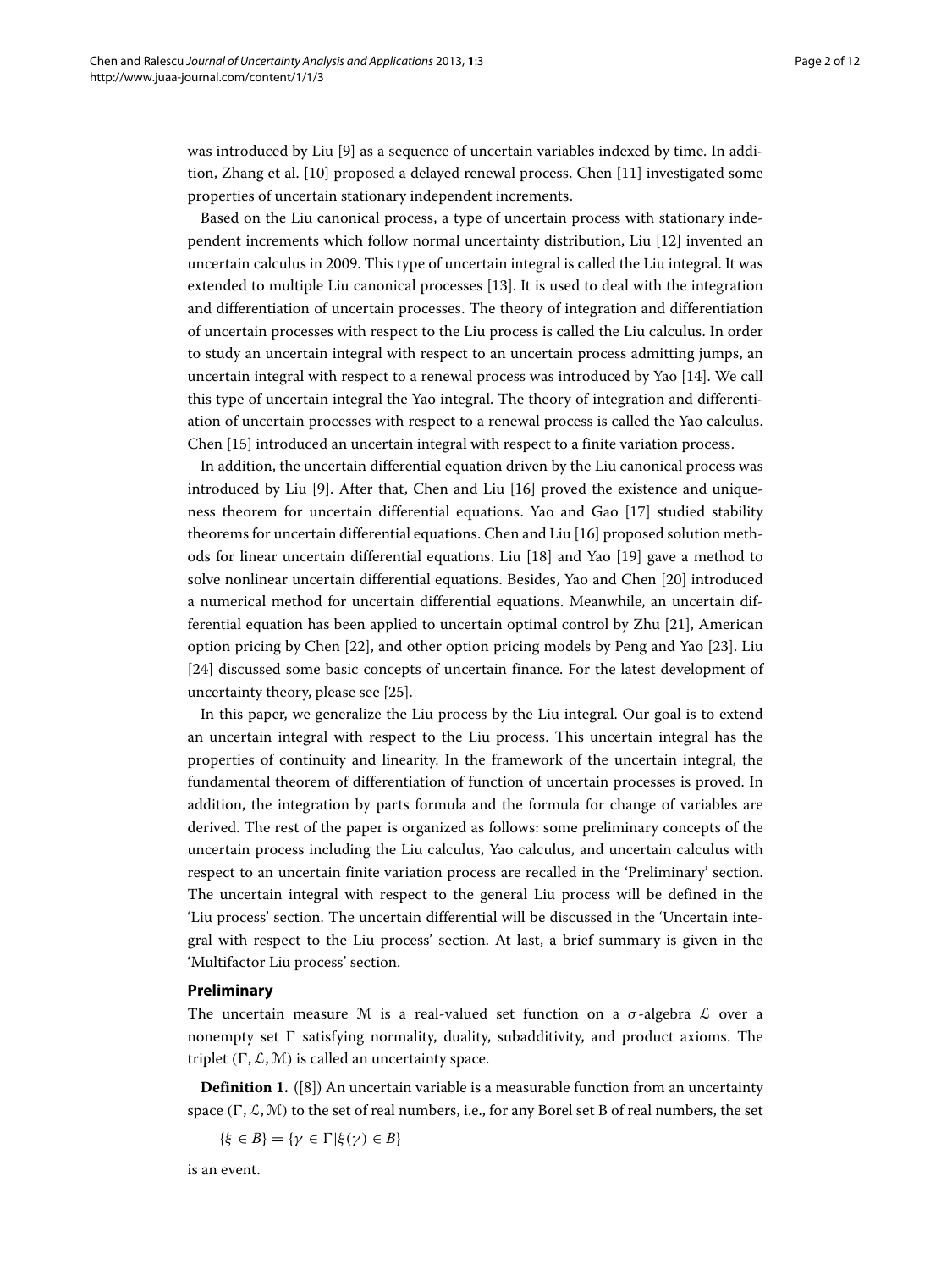The uncertainty distribution function  $\Phi : \Re \rightarrow [0,1]$  of an uncertain variable  $\xi$  is defined as  $\Phi(x) = \mathcal{M}\{\xi \leq x\}$ . The expected value of an uncertain variable is defined as follows.

**Definition 2.** ([\[8\]](#page-11-7)) Let  $\xi$  be an uncertain variable. Then the expected value of  $\xi$  is defined by

$$
E[\xi] = \int_0^{+\infty} \mathcal{M}\{\xi \ge r\} dr - \int_{-\infty}^0 \mathcal{M}\{\xi \le r\} dr
$$

provided that at least one of the two integrals is finite.

The expected value can also be written as

$$
E[\xi] = \int_0^{+\infty} (1 - \Phi(r))dr - \int_{-\infty}^0 \Phi(r)dr
$$

where  $\Phi(r)$  is the uncertainty distribution of  $\xi$ . If  $\xi$  is an uncertain variable with finite expected value *e*, then the variance of  $\xi$  is defined as Var[ $\xi$ ] =  $E[(\xi - e)^2]$ .

Let  $\xi_1, \xi_2, \dots, \xi_n$  be independent uncertain variables with uncertainty distributions  $\Phi_1, \Phi_2, \cdots, \Phi_n$ , respectively. Liu [\[26\]](#page-11-25) showed that if the function  $f(x_1, x_2, \cdots, x_n)$  is strictly increasing with respect to  $x_1, x_2, \cdots, x_m$  and strictly decreasing with respect to  $x_{m+1}, x_{m+2}, \cdots, x_n$ , then

$$
\xi = f(\xi_1, \xi_2, \cdots, \xi_n)
$$

is an uncertain variable with inverse uncertainty distribution

$$
\Psi^{-1}(\alpha) = f(\Phi_1^{-1}(\alpha), \cdots, \Phi_m^{-1}(\alpha), \Phi_{m+1}^{-1}(1-\alpha), \cdots, \Phi_n^{-1}(1-\alpha)).
$$
\n(1)

Furthermore, Liu and Ha [\[27\]](#page-11-26) proved that it has an expected value

$$
E[\xi] = \int_0^1 f(\Phi_1^{-1}(\alpha), \cdots, \Phi_m^{-1}(\alpha), \Phi_{m+1}^{-1}(1-\alpha), \cdots, \Phi_n^{-1}(1-\alpha)) d\alpha.
$$
 (2)

**Definition 3.** ([\[9\]](#page-11-8)) Let *T* be an index set and let  $(\Gamma, \mathcal{L}, \mathcal{M})$  be an uncertainty space. An uncertain process is a measurable function from  $T \times (\Gamma, \mathcal{L}, \mathcal{M})$  to the set of real numbers, i.e., for each  $t \in T$  and any Borel set *B* of real numbers, the set

$$
\{X_t \in B\} = \{\gamma \in \Gamma | X_t(\gamma) \in B\}
$$

is an event.

**Definition 4.** ([\[9\]](#page-11-8)) Let  $\xi_1, \xi_2, \cdots$  be iid positive uncertain variables. Define

 $S_0 = 0$  and  $S_n = \xi_1 + \xi_2 + \cdots + \xi_n$ 

for  $n > 1$ . Then the uncertain process

$$
N_t = \max_{n\geq 0} \{n | S_n \leq t\}
$$

is called a renewal process.

An uncertain process  $X_t$  is said to have independent increments if

 $X_{t_0}, X_{t_1} - X_{t_0}, X_{t_2} - X_{t_1}, \cdots, X_{t_k} - X_{t_{k-1}}$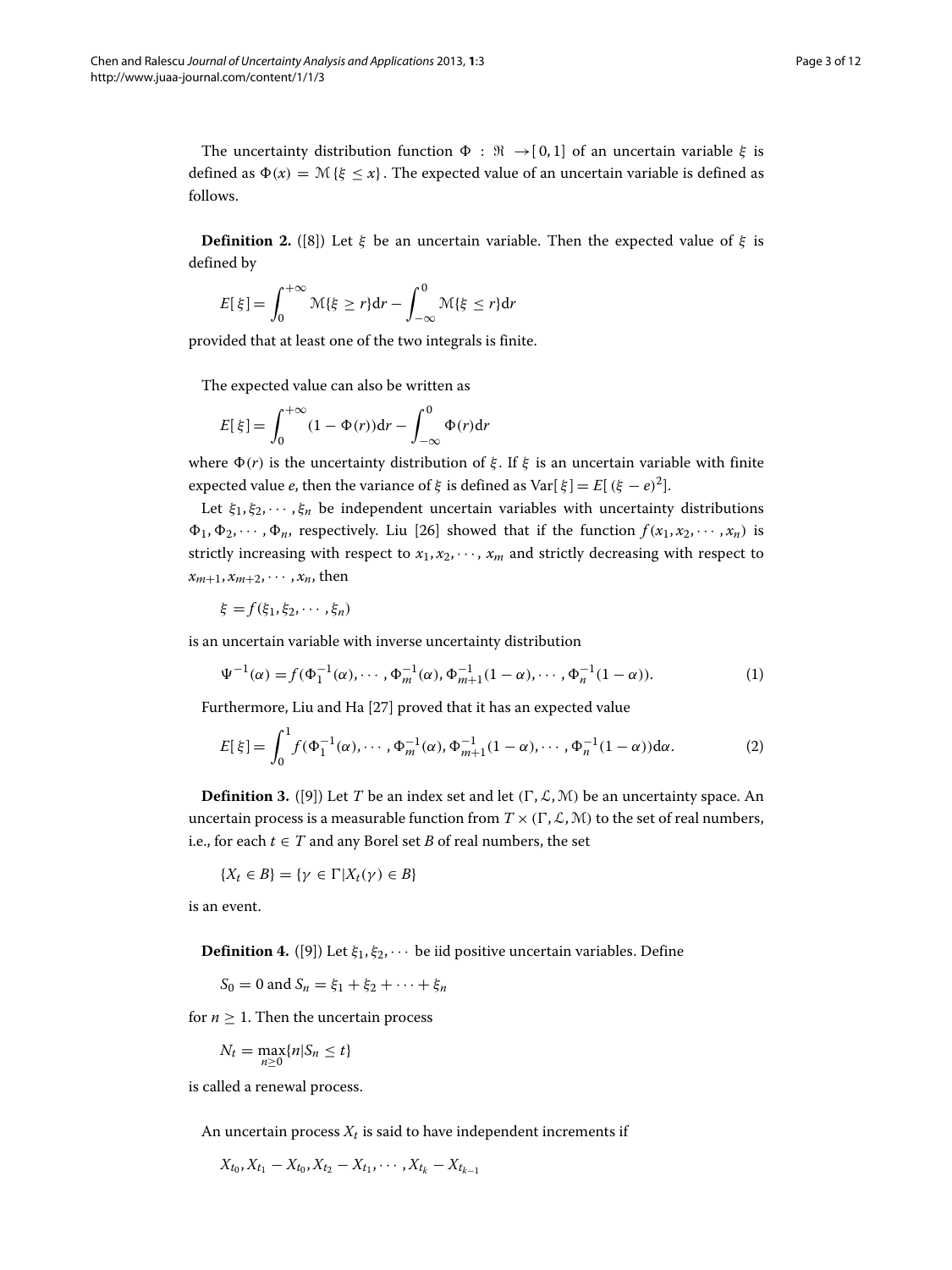are independent uncertain variables where  $t_0$  is the initial time and  $t_1, t_2, \dots, t_k$  are any times with  $t_0 < t_1 < \cdots < t_k$ . An uncertain process  $X_t$  is said to have stationary increments if, for any given  $t > 0$ , the increments  $X_{s+t}-X_s$  are identically distributed uncertain variables for all  $s > 0$ . An uncertain process  $S_t$  is said to be a stationary independent increment process if it has stationary and independent increments. Liu [\[26\]](#page-11-25) proved that the expected value of stationary independent increment process  $S_t$  is  $E[S_t] = a + bt$ .

**Definition 5.** ([\[12\]](#page-11-11)) An uncertain process  $C_t$  is said to be a canonical Liu process if:

- 1.  $C_0 = 0$  and almost all sample paths are Lipschitz continuous.
- 2.  $C_t$  has stationary and independent increments.
- 3. Every increment  $C_{s+t} C_s$  is a normal uncertain variable with expected value 0 and variance  $t^2$ , whose uncertainty distribution is

$$
\Phi(x) = \left(1 + \exp\left(\frac{-\pi x}{\sqrt{3}t}\right)\right)^{-1}, \ x \in \mathfrak{R}.
$$

#### **Liu integral**

In order to deal with the integration and differentiation of uncertain processes, Liu [\[12\]](#page-11-11) proposed an uncertain integral with respect to the Liu process.

**Definition 6.** ([\[12\]](#page-11-11)) Let  $X_t$  be an uncertain process and  $C_t$  be a canonical Liu process. For any partition of closed interval [ $a$ ,  $b$ ] with  $a = t_1 < t_2 < \cdots < t_{k+1} = b$ , the mesh is written as

$$
\Delta = \max_{1 \leq i \leq k} |t_{i+1} - t_i|.
$$

Then the Liu integral of  $X_t$  is defined as

$$
\int_{a}^{b} X_{t} dC_{t} = \lim_{\Delta \to 0} \sum_{i=1}^{k} X_{t_{i}} \cdot (C_{t_{i+1}} - C_{t_{i}})
$$

provided that the limit exists almost surely and is finite. In this case, the uncertain process  $X_t$  is said to be Liu integrable.

Liu [\[12\]](#page-11-11) verified the fundamental theorem of uncertain calculus, i.e., for a canonical Liu process  $C_t$  and a continuously differentiable function  $h(t, c)$ , the uncertain process  $Z_t = h(t, C_t)$  has a differential

$$
dZ_t = \frac{\partial h}{\partial t}(t, C_t)dt + \frac{\partial h}{\partial c}(t, C_t)dC_t.
$$

#### **Yao integral**

In order to study an uncertain integral with respect to an uncertain process admitting jumps, an uncertain integral with respect to a renewal process was introduced by Yao [\[14\]](#page-11-13).

**Definition** 7. ([\[14\]](#page-11-13)) Let  $X_t$  be an uncertain process and  $N_t$  be an uncertain renewal process. For any partition of closed interval  $[a, b]$  with  $a = t_1 < t_2 < \cdots < t_{k+1} = b$ , the mesh is written as

$$
\Delta = \max_{1 \leq i \leq k} |t_{i+1} - t_i|.
$$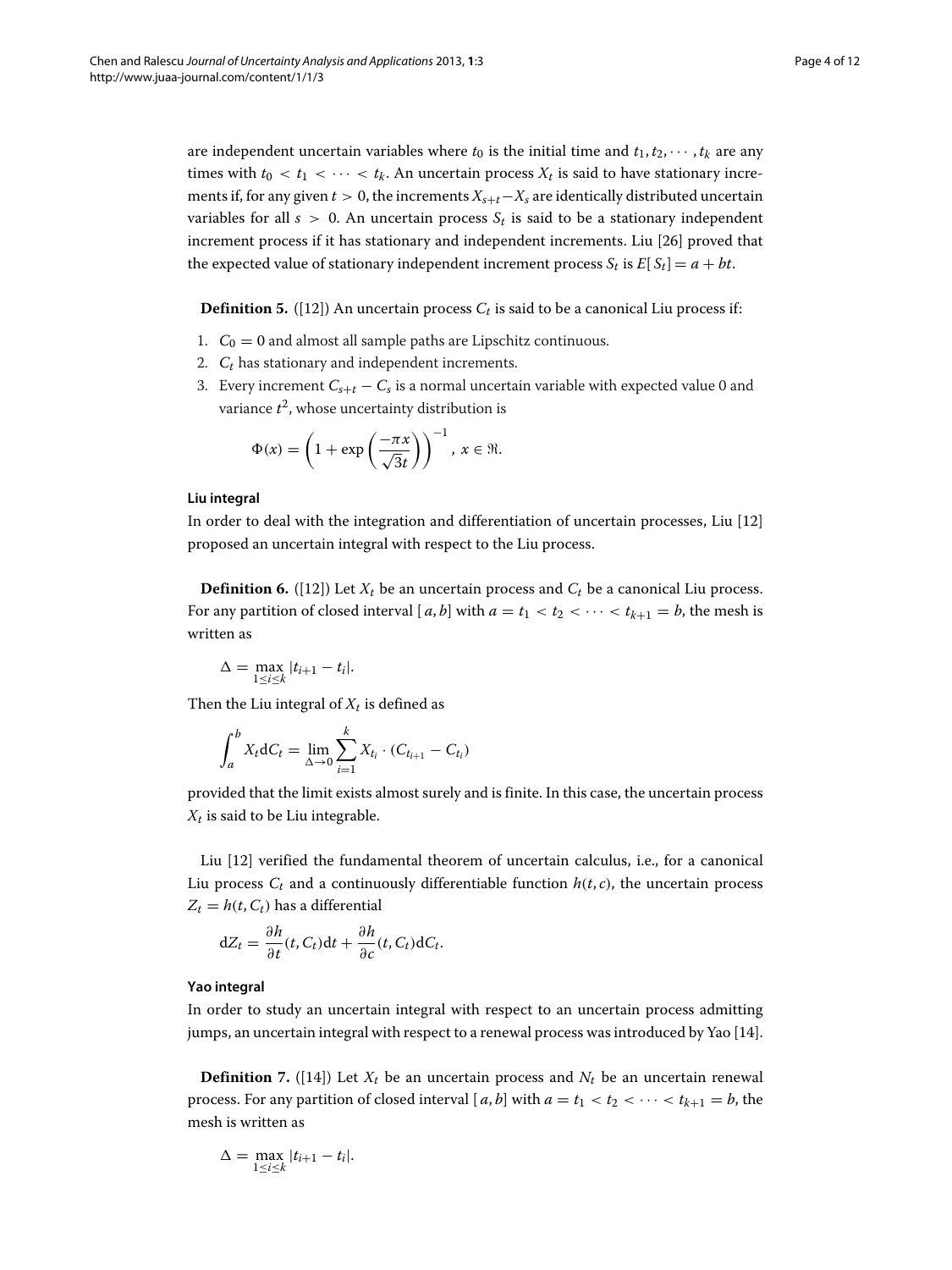$$
\int_{a}^{b} X_{t} dN_{t} = \lim_{\Delta \to 0} \sum_{i=1}^{k} X_{t_{i}} \cdot (N_{t_{i+1}} - N_{t_{i}})
$$

provided that the limit exists almost surely and is finite. In this case, the uncertain process  $X_t$  is said to be Yao integrable.

Yao [\[14\]](#page-11-13) verified the fundamental theorem of uncertain calculus, i.e., for a renewal process  $N_t$  and a continuously differentiable function  $h(t, n)$ , the uncertain process  $Z_t$  =  $h(t, N_t)$  has a differential

$$
dZ_t = \frac{\partial h}{\partial t}(t, N_t)dt + h(t, N_t) - h(t, N_{t-}).
$$

#### **Uncertain integral with finite variation processes**

**Definition 8.** ([\[15\]](#page-11-14)) Let  $X_t$  be an uncertain process and let  $A_t$  be a finite variation process. For any partition of closed interval [a, b] with  $a = t_1 < t_2 < \cdots < t_{k+1} = b$ , the mesh is written as

$$
\Delta = \max_{1 \leq i \leq k} |t_{i+1} - t_i|.
$$

Then the uncertain integral of  $X_t$  with respect to  $A_t$  is

$$
\int_{a}^{b} X_{t} dA_{t} = \lim_{\Delta \to 0} \sum_{i=1}^{k} X_{t_{i}} \cdot (A_{t_{i+1}} - A_{t_{i}})
$$

provided that the limit exists almost surely and is finite. In this case, the uncertain process  $X_t$  is said to be integrable with respect to the finite variation process  $A_t$ .

Suppose that  $A_t$  is a finite variation process and  $h(t,s)$  a continuously differentiable function, the uncertain process  $Z_t = h(t, A_t)$  has a differential

$$
dh(t, A_t) = \frac{\partial h}{\partial t}(t, A_t)dt + \frac{\partial h}{\partial x}(t, A_{t-})dA_t
$$
  
 
$$
- \frac{\partial h}{\partial x}(t, A_{t-})(A_t - A_t) + h(t, A_t) - h(t, A_{t-}).
$$

#### **Uncertain differential equation**

**Definition 9.** ([\[9\]](#page-11-8)) Suppose  $C_t$  is a canonical Liu process, and  $f$  and  $g$  are some given functions. Given an initial value  $X_0$ , then

<span id="page-4-0"></span>
$$
dX_t = f(t, X_t)dt + g(t, X_t)dC_t
$$
\n(3)

is called an uncertain differential equation with an initial value  $X_0$ . A solution is an uncertain process  $X_t$  that satisfies [\(3\)](#page-4-0) identically in  $t$ .

**Theorem 1.** (Existence and Uniqueness Theorem [\[16\]](#page-11-15)) *The uncertain differential equation [\(3\)](#page-4-0)* has a unique solution if the coefficients  $f(x, t)$  and  $g(x, t)$  satisfy the Lipschitz *condition*

$$
|f(x,t) - f(y,t)| + |g(x,t) - g(y,t)| \le L|x - y|, \forall x, y \in \Re, t \ge 0
$$

*and linear growth condition*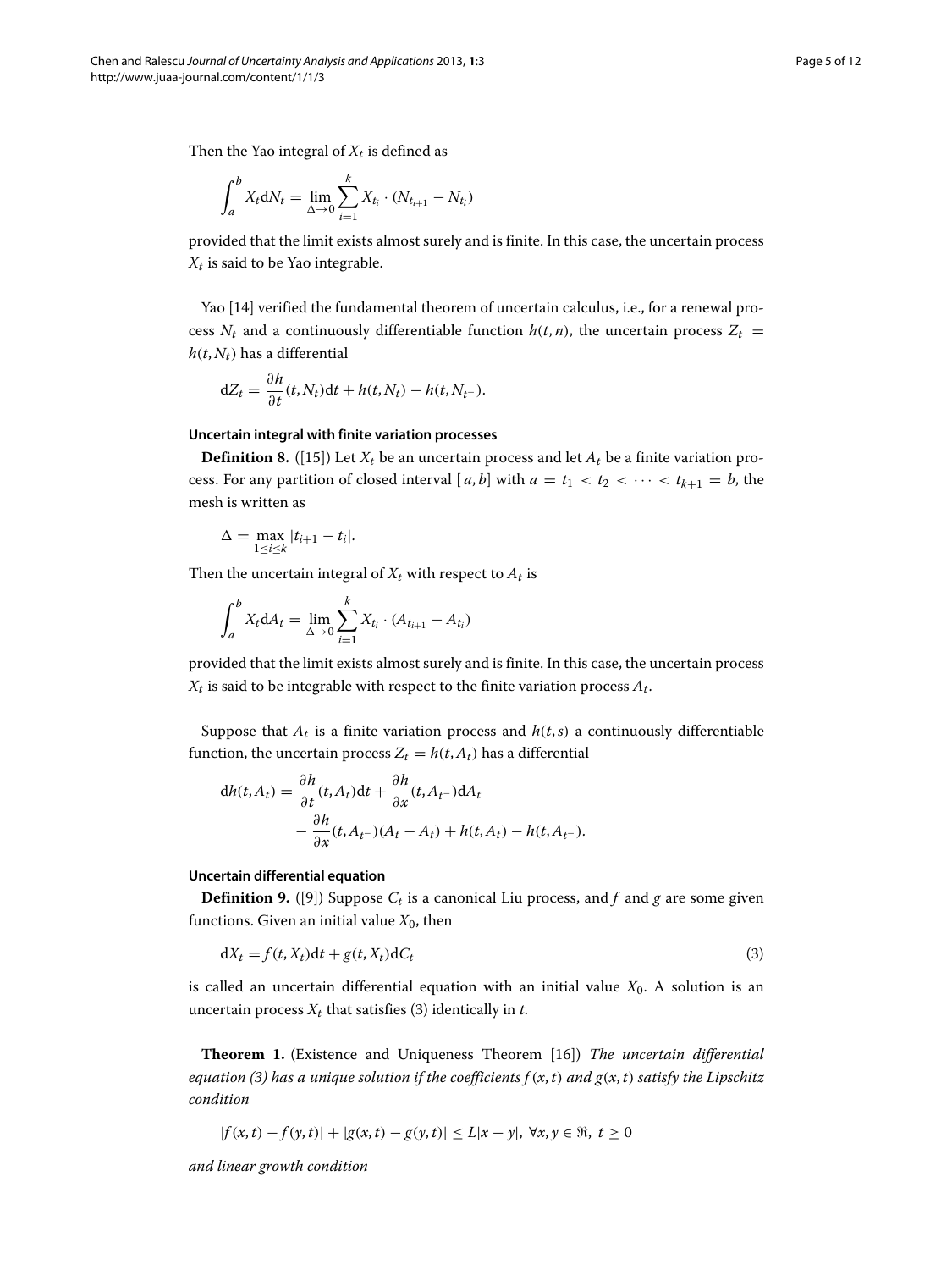$$
|f(x,t)| + |g(x,t)| \le L(1+|x|), \ \forall x \in \mathfrak{R}, \ t \ge 0
$$

*for some constant L. Moreover, the solution is sample-continuous.*

**Definition 10.** ([20]) The 
$$
\alpha
$$
-path ( $0 < \alpha < 1$ ) of an uncertain differential equation

 $dX_t = f(t, X_t)dt + g(t, X_t)dC_t$ 

with initial value  $X_0$  is a deterministic function  $X_t^{\alpha}$  with respect to *t* that solves the corresponding ordinary differential equation

$$
dX_t^{\alpha} = f(t, X_t^{\alpha})dt + |g(t, X_t^{\alpha})| \Phi^{-1}(\alpha)dt
$$

where  $\Phi^{-1}(\alpha)$  is the inverse uncertainty distribution of the standard normal uncertain variable, i.e.,

$$
\Phi^{-1}(\alpha) = \frac{\sqrt{3}}{\pi} \ln \frac{\alpha}{1 - \alpha}, \quad 0 < \alpha < 1.
$$

**Theorem 2.** (Yao-Chen Formula [\[20\]](#page-11-19)) *Let*  $X_t$  *and*  $X_t^{\alpha}$  *be the solution and*  $\alpha$ -*path of the uncertain differential equation*

 $dX_t = f(t, X_t)dt + g(t, X_t)dC_t$ 

*respectively. Then*

$$
\mathcal{M}\{X_t \le X_t^{\alpha}, \forall t\} = \alpha,
$$
  

$$
\mathcal{M}\{X_t > X_t^{\alpha}, \forall t\} = 1 - \alpha.
$$

The Yao-Chen formula relates an uncertain differential equation and a family of ordinary differential equations just like the Feyman-Kac formula relates a stochastic differential equation and a partial differential equation. Besides, Yao [\[28\]](#page-11-27) studied the integral of solution to uncertain differential equations.

#### <span id="page-5-0"></span>**Liu process**

**Definition 11.** Let  $C_t$  be a canonical Liu process, and  $\mu_s$  and  $\sigma_s$  be two uncertain processes. Then the uncertain process

$$
X_t = X_0 + \int_0^t \mu_s \mathrm{d}s + \int_0^t \sigma_s \mathrm{d}C_s \tag{4}
$$

is called a Liu process with drift  $\mu_t$  and diffusion  $\sigma_t$ . A Liu process  $X_t$  may also be written in differential form:

 $dX_t = \mu_t dt + \sigma_t dC_t$ .

*Example 1.* A canonical Liu process  $C_t$  is a Liu process with initial value 0, drift 0, and diffusion 1.

*Example 2.* An arithmetic Liu process  $X_t = et + \sigma C_t$  is a Liu process with initial value 0, drift *e*, and diffusion *σ*.

*Example 3.* A geometric Liu process  $X_t = \exp(e t + \sigma C_t)$  is a Liu process with initial value 1, drift  $eX_t$ , and diffusion  $\sigma X_t$ .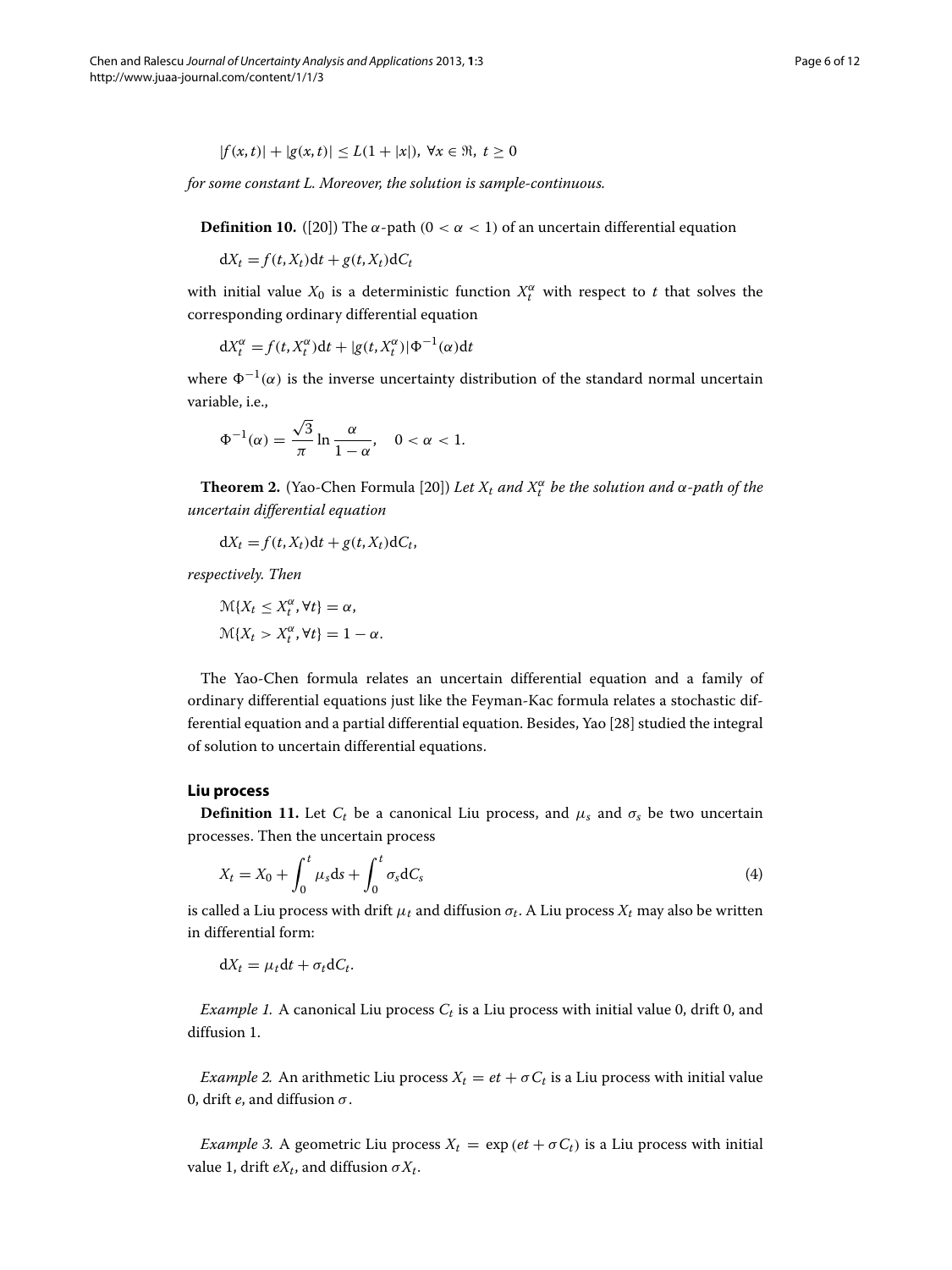*Example 4.* The uncertain process  $X_t = t^2 + C_t^3$  is a Liu process with initial value 0, drift 2*t*, and diffusion  $3C_t^2$ .

*Example 5.* The solution to an uncertain differential equation

$$
dX_t = f(t, X_t)dt + g(t, X_t)dC_t
$$
\n(5)

is a Liu process with drift  $f(t, X_t)$  and diffusion  $g(t, X_t)$ .

*Example 6.* Let  $h(t, c)$  be a continuously differentiable function. Then  $h(t, C_t)$  is a Liu process with drift  $\frac{\partial h}{\partial t}(t, C_t)$  and diffusion  $\frac{\partial h}{\partial c}(t, C_t)$ .

Next, we will discuss the properties of the path for the Liu process. Let  $\Pi : a_0 = t_0$  <  $t_1$  *<*  $\cdots$  *<*  $t_n$  *= t* be a partition of the closed interval [0, *t*], and the mesh size of the partition  $\Pi$  is defined as  $\|\Pi\|_t = \max_{1 \le i \le n} |t_i - t_{i-1}|$ . The total variation of the uncertain process  $X_s$  over the partition  $\Pi$  is defined as

$$
V_t[\Pi] = \sum_{i=1}^n |X_{t_i} - X_{t_{i-1}}|.
$$

**Theorem 3.** *Suppose that*  $X_t$  *is a Liu process. Let*  $\{\Pi_m\}_{m=0}^\infty$  *be any sequence of partitions of closed interval*  $[0, t]$  *with the mesh size*  $\lim_{m \to +\infty} \|\Pi_m\|_t = 0$ . Then the total variation of *Xt satisfies*

$$
\mathcal{M}\left\{\limsup_{m\to\infty}\sum_{i=1}^{n}|X_{t_{i+1}}-X_{t_i}|=+\infty\right\}=0.
$$
\n(6)

*Proof.* Note that

$$
\mathcal{M}\left\{\limsup_{m\to\infty} V_t[\Pi_m] = \infty\right\} = \mathcal{M}\left\{\limsup_{m\to\infty} \sum_{i=1}^n \left|\int_{t_i}^{t_{i+1}} \mu_s ds + \int_{t_i}^{t_{i+1}} \sigma_s dC_s\right| = \infty\right\}
$$

$$
\leq \mathcal{M}\left\{\gamma \mid \limsup_{m\to\infty} \sum_{i=1}^n \int_{t_i}^{t_{i+1}} |\mu_s(\gamma)| ds = \infty\right\}
$$

$$
+ \mathcal{M}\left\{\gamma \mid \limsup_{m\to\infty} \sum_{i=1}^n \int_{t_i}^{t_{i+1}} |\sigma_s(\gamma)| d|C_s(\gamma)| = \infty\right\}
$$

$$
= \mathcal{M}\left\{\gamma \mid \int_0^t |\mu_s(\gamma)| ds = \infty\right\}
$$

$$
+ \mathcal{M}\left\{\gamma \mid \int_0^t |\sigma_s(\gamma)| d|C_s(\gamma)| = \infty\right\}.
$$

By the definition of the Liu integral, we know that

$$
\int_0^t \mu_s \mathrm{d}s + \int_0^t \sigma_s \mathrm{d}C_s
$$

exists almost surely. Then

$$
\int_0^t |\mu_s| ds < \infty \text{ and } \int_0^t |\sigma_s| d|C_s| < \infty \text{, almost surely.}
$$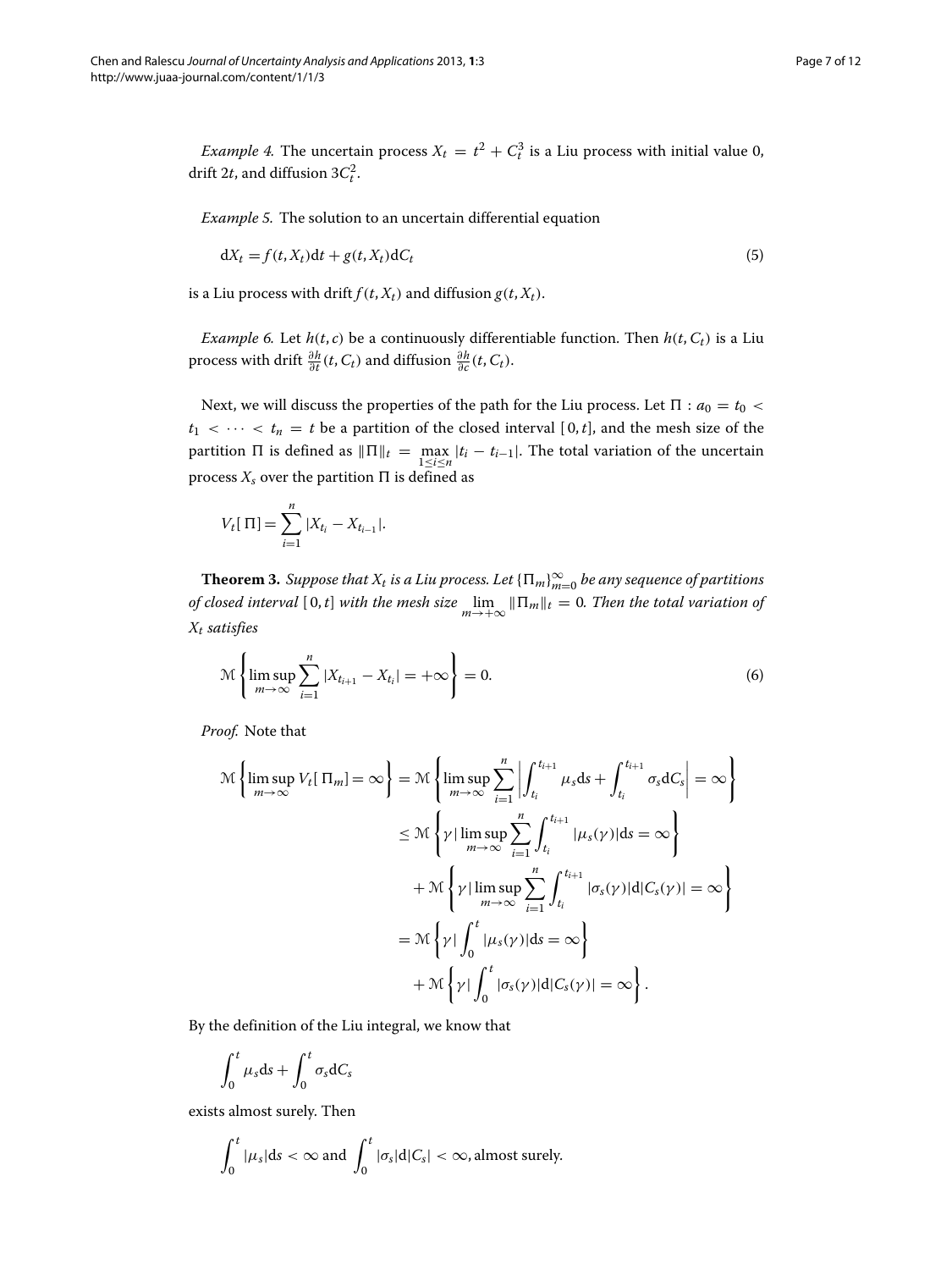Thus, we get

$$
\mathcal{M}\left\{\limsup_{\Delta\to 0}\sum_{i=1}^{k}|X_{t_{i+1}}-X_{t_i}|=+\infty\right\}=0.
$$
\n(7)

The theorem is proved. Therefore, a Liu process is an uncertain finite variation process.  $\Box$ 

#### **Theorem 4.** *The Liu process is a sample-continuous uncertain process.*

*Proof.* In order to prove this theorem, we only need to prove

$$
X_{t+\Delta t} - X_t = \int_t^{t+\Delta t} \mu_s \, ds + \int_t^{t+\Delta t} \sigma_s \, dC_s \to 0, \text{ as } \Delta t \to 0.
$$

By the definition of the Liu integral, we know that the integral

$$
\int_0^t \alpha_s(\gamma) \mathrm{d} s + \int_0^t \sigma_s(\gamma) \mathrm{d} C_s(\gamma)
$$

is finite for almost all the sample path  $\gamma \in \Gamma$ . It follows from the continuity of the integral that  $\int_t^{t+\Delta t} \mu_s(\gamma) ds \to 0$  and  $\int_t^{t+\Delta t} \sigma_s(\gamma) dC_s(\gamma) \to 0$  as  $\Delta t \to 0$  almost surely. Therefore, the theorem is proved.  $\Box$ 

### **Uncertain integral with respect to the Liu process**

**Definition 12.** Let  $X_t$  be a Liu process with drift  $\mu_t$  and diffusion  $\sigma_t$ , and  $Y_t$  be an uncertain process. We define an uncertain integral with respect to the Liu process as

$$
\int_0^t Y_s dX_s = \int_0^t Y_s \mu_s ds + \int_0^t Y_s \sigma_s dC_s.
$$

**Theorem 5.** *The uncertain integral of an uncertain process with respect to the Liu process is also a Liu process.*

*Proof.* For any integrable uncertain process  $Y_t$  and a Liu process  $X_t$  with the form

$$
dX_t = \mu_t dt + \sigma_t dC_t,
$$

the uncertain integral  $Z_t = \int_0^t Y_s dX_s$  is

$$
Z_t = \int_0^t Y_s \mu_s \mathrm{d}s + \int_0^t Y_s \sigma_s \mathrm{d}C_s.
$$

It follows from the definition of the Liu process that  $Z_t$  is indeed a Liu process.  $\Box$ 

**Theorem 6.** *Suppose that*  $X_t$  *is a Liu process and*  $Y_t$  *is an integrable uncertain process with respect to*  $X_t$  *on interval* [ $a$ , $b$ ]*. Then it is integrable on each subinterval of* [ $a$ , $b$ ]*. Moreover, if*  $c \in [a, b]$ *, then* 

$$
\int_a^b Y_t dX_t = \int_a^c Y_t dX_t + \int_c^b Y_t dX_t.
$$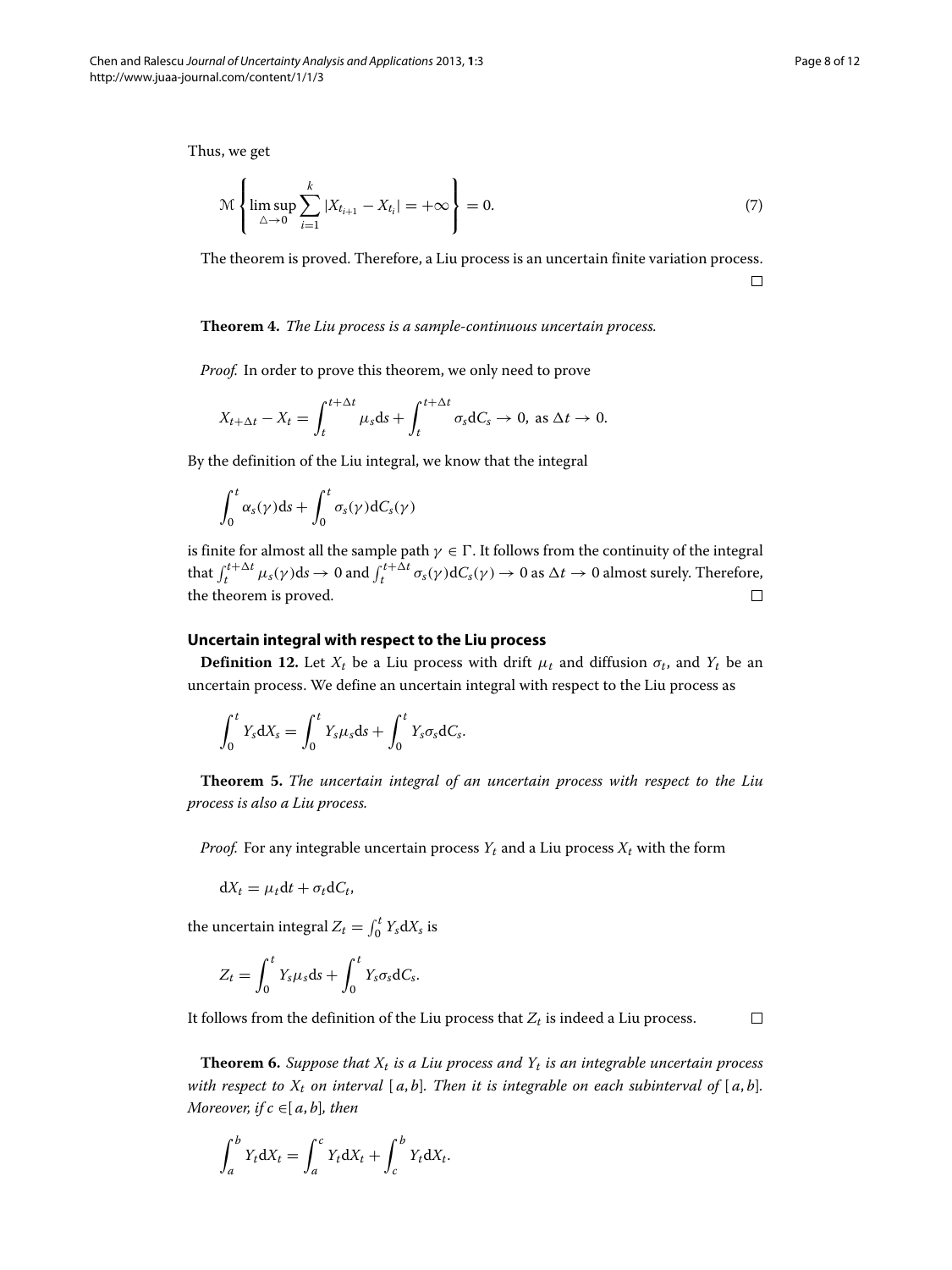*Proof.* Let  $[a_0, b_0]$  be a subinterval of  $[a, b]$ . By the definition of the uncertain integral with respect to the Liu process, we get

$$
\int_a^b Y_s dX_s = \int_a^b Y_s \mu_s ds + \int_a^b Y_s \sigma_s dC_s.
$$

Since  $Y_s$  is integrable on [ $a$ , $b$ ],  $Y_s\mu_s$  and  $Y_s\sigma_s$  are integrable on the interval [ $a$ , $b$ ] with respect to *t* and  $C_t$ , respectively. Then  $Y_s\mu_s$  and  $Y_s\sigma_s$  are integrable on any subinterval of [a, b]. Therefore, we obtain

$$
\int_{a'}^{b'} Y_s dX_s = \int_{a'}^{b'} Y_s \mu_s ds + \int_{a'}^{b'} Y_s \sigma_s dC_s.
$$

Next,

$$
\int_{a}^{b} Y_{s} dX_{s} = \int_{a}^{b} Y_{s} \mu_{s} ds + \int_{a}^{b} Y_{s} \sigma_{s} dC_{s}
$$
  
= 
$$
\int_{a}^{c} Y_{s} \mu_{s} ds + \int_{a}^{c} Y_{s} \sigma_{s} dC_{s} + \int_{c}^{b} Y_{s} \mu_{s} ds + \int_{c}^{b} Y_{s} \sigma_{s} dC_{s}
$$
  
= 
$$
\int_{a}^{c} Y_{s} dX_{s} + \int_{c}^{b} Y_{s} dX_{s}.
$$

Hence, the theorem is proved.

**Theorem** 7. *Suppose that*  $X_t$  *is a Liu process,*  $Y_t$  *and*  $Z_t$  *are integrable uncertain processes with respect to the Liu process Xt on* [ *a*, *b*]*, and α and β are real numbers. Then*

$$
\int_a^b (\alpha Y_t + \beta Z_t) dX_t = \alpha \int_a^b Y_t dX_t + \beta \int_a^b Z_t dX_t.
$$

*Proof.* It follows from the definition of the uncertain integral with respect to the Liu process that

$$
\int_{a}^{b} (\alpha_{t}Y_{t} + \beta Z_{t}) dX_{t} = \int_{a}^{b} (\alpha_{t}Y_{t} + \beta Z_{t}) \mu_{t} dt + \int_{a}^{b} (\alpha_{t}Y_{t} + \beta Z_{t}) \sigma_{t} dC_{t}
$$
\n
$$
= \int_{a}^{b} \alpha_{t}Y_{t} \mu_{t} dt + \int_{a}^{b} \beta Z_{t} \mu_{t} dt
$$
\n
$$
+ \int_{a}^{b} \alpha_{t}Y_{t} \sigma_{t} dC_{t} + \int_{a}^{b} \beta Z_{t} \sigma_{t} dC_{t}
$$
\n
$$
= \alpha \left( \int_{a}^{b} Y_{t} \mu_{t} dt + \int_{a}^{b} Y_{t} \sigma_{t} dC_{t} \right)
$$
\n
$$
+ \beta \left( \int_{a}^{b} Z_{t} \mu_{t} dt + \int_{a}^{b} Z_{t} \sigma_{t} dC_{t} \right)
$$
\n
$$
= \alpha \int_{a}^{b} Y_{t} dX_{t} + \beta \int_{a}^{b} Z_{t} dX_{t}.
$$

The theorem is proved.

 $\Box$ 

 $\Box$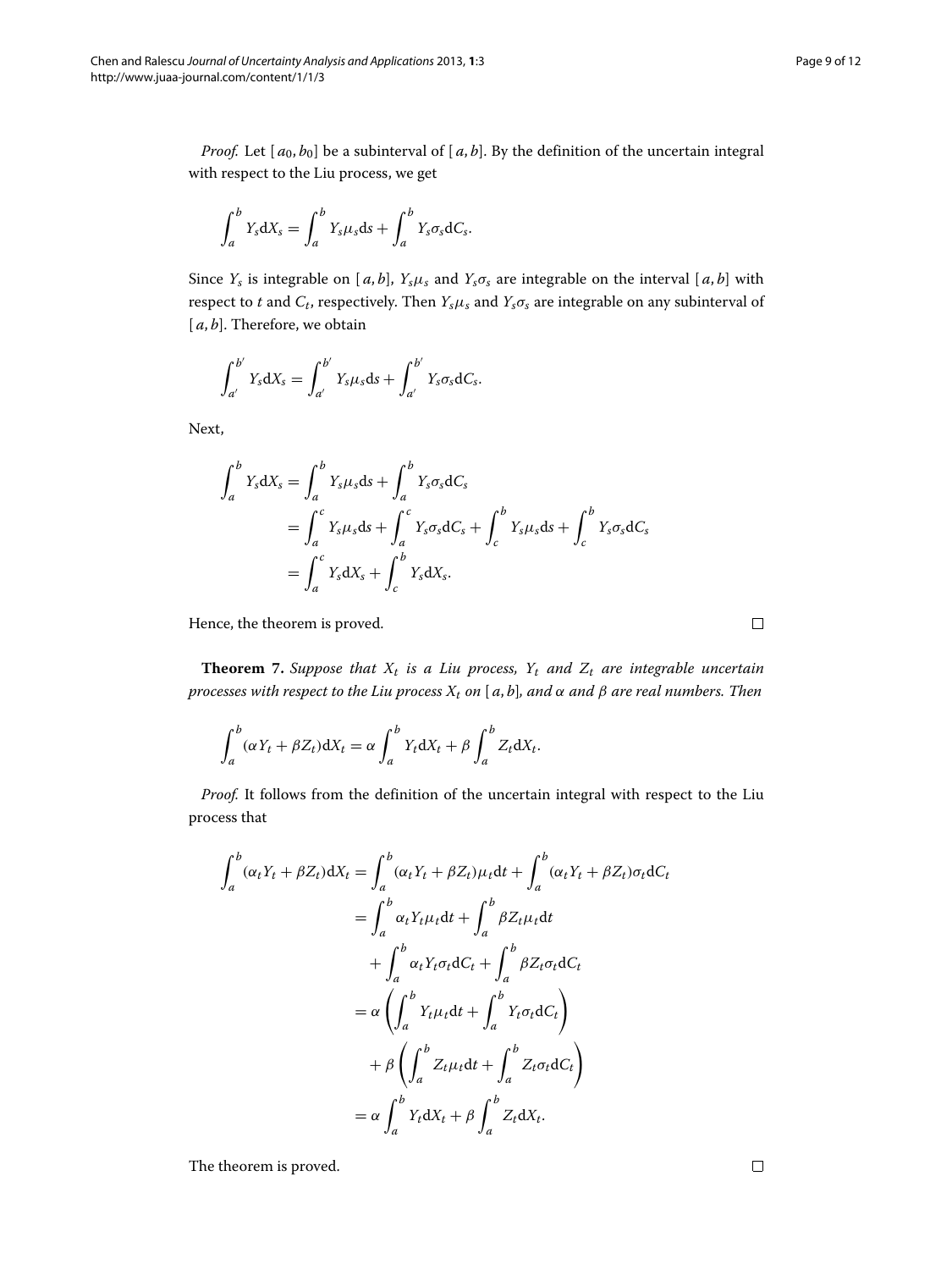**Theorem 8.** (Fundamental Theorem) Let  $X_t$  be a Liu process with drift  $\mu_t$  and diffusion  $\sigma_t$  *and*  $f(t, x)$  *be a continuously differentiable function. Then*  $f(t, X_t)$  *is a Liu process with* 

$$
df(t, X_t) = \frac{\partial f}{\partial t}(t, X_t)dt + \frac{\partial f}{\partial x}(t, X_t)dX_t
$$
  
= 
$$
\left(\frac{\partial f}{\partial t}(t, X_t) + \frac{\partial f}{\partial x}(t, X_t)\mu_t\right)dt + \frac{\partial f}{\partial x}(t, X_t)\sigma_t dC_t.
$$
 (8)

*Proof.* Since the function *f* is continuously differentiable, by using the Taylor series expansion of  $f(t, X_t)$  with respect to all its arguments, which in this case are  $t$  and  $X_t$ , we take the Taylor series expansion out to the first order of  $t$  and  $X_t$ . Then the infinitesimal increment of  $f(t, X_t)$  has a first-order approximation

$$
\Delta f(t, X_t) = \frac{\partial f}{\partial t}(t, X_t) \Delta t + \frac{\partial f}{\partial x}(t, X_t) \Delta X_t
$$
\n(9)

<span id="page-9-0"></span>
$$
= \left(\frac{\partial f}{\partial t}(t, X_t) + \frac{\partial f}{\partial x}(t, X_t)\mu_t\right)\Delta t + \frac{\partial f}{\partial x}(t, X_t)\sigma_t\Delta C_t.
$$
\n(10)

In fact, the uncertain differential [\(8\)](#page-9-0) is equivalent to the uncertain integral equation

$$
f(t, X_t) = f(0, X_0) + \int_0^t \frac{\partial f}{\partial t}(s, X_s) ds + \int_0^t \frac{\partial f}{\partial x}(s, X_s) dX_s.
$$

**Theorem 9.** (Change of Variables) *Let f and g be continuously differentiable functions. Then for any s >* 0*, we have*

$$
\int_0^t f'(g(X_s))g'(X_s) dX_s = f(g(X_t)) - f(g(X_0)).
$$

*Proof.* Since *f* and *g* are continuously differentiable functions, it follows from the fundamental theorem that

$$
df(g(X_t)) = f'(g(X_t))g'(X_t)dX_t.
$$

Then we get

$$
f(g(X_t)) = f(g(X_0)) + \int_0^t f'(g(X_s))g'(X_s) dX_s.
$$

 $\Box$ 

**Theorem 10.** (Integration by Parts) *Suppose that*  $X_t$  *is a Liu process and*  $F(x)$  *is a continuously differentiable function. Then*

$$
\int_0^t F(s) dX_s = F(t)X_t - F(0)X_0 - \int_0^t X_s dF(s).
$$

*Proof.* It follows from the fundamental theorem that

$$
d(F(t)X_t) = F'(t)X_t dt + F(t)dX_t.
$$

Thus,

$$
\int_0^t F(s) dX_s = F(t)X_t - F(0)X_0 - \int_0^t F'(s)X_s ds
$$
  
=  $F(t)X_t - F(0)X_0 - \int_0^t X_s dF(s).$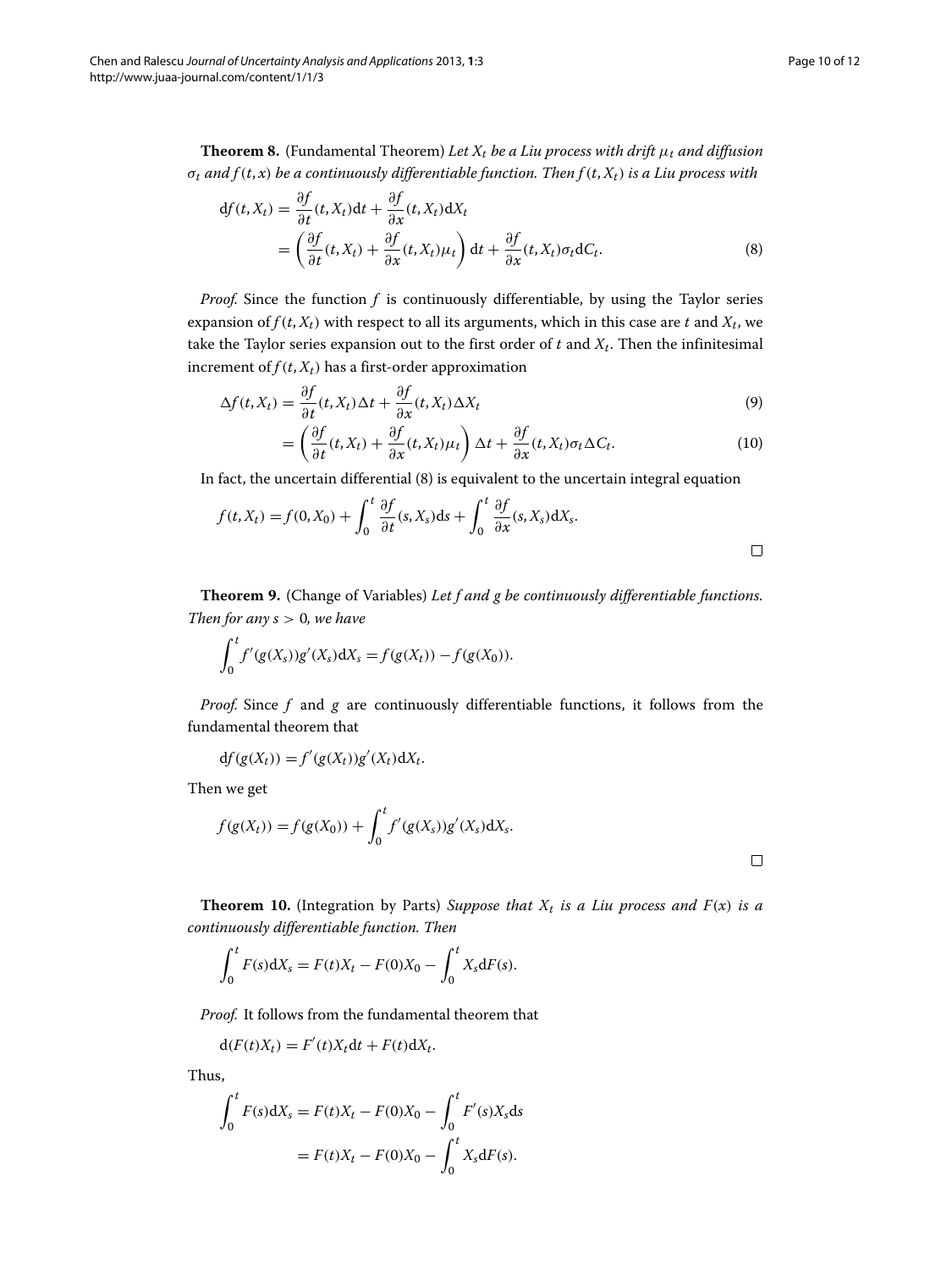$\Box$ 

#### <span id="page-10-0"></span>**Multifactor Liu process**

**Definition 13.** Let  $C_{1t}$ ,  $C_{2t}$ ,  $\cdots$ ,  $C_{nt}$  be canonical Liu processes, and  $\mu_t$  and  $\sigma_{1t}$ ,  $\sigma_{2t}$ ,  $\cdots$ , *σnt* be uncertain processes. Then the uncertain process

$$
X_{t} = X_{0} + \int_{0}^{t} \mu_{s} ds + \sum_{i=1}^{n} \int_{0}^{t} \sigma_{is} dC_{is}
$$
\n(11)

is called a multifactor Liu process with drift  $\mu_t$  and diffusions  $\sigma_{1t}, \sigma_{2t}, \cdots, \sigma_{nt}$ . The Liu process  $X_t$  may also be written in differential form:

$$
dX_t = \mu_t dt + \sum_{i=1}^n \sigma_{it} dC_{it}.
$$
\n(12)

**Definition 14.** Let  $X_t$  be a multifactor Liu process with drift  $\mu_t$  and diffusions  $\sigma_{1t}, \sigma_{2t}, \cdots, \sigma_{nt}$  and  $Y_t$  be an uncertain process. We define an uncertain integral with respect to the multifactor Liu process as

$$
\int_0^t Y_s dX_s = \int_0^t Y_s \mu_s ds + \sum_{i=1}^n \int_0^t Y_s \sigma_{is} dC_{is}.
$$

**Theorem 11.** (Multifactor Fundamental Theorem) Let  $Y_{1t}, Y_{2t}, \dots, Y_{nt}$  be Liu pro*cesses. If*  $f(t, y_1, y_2, \dots, y_n)$  *is a continuously differentiable function, then the uncertain process*  $Z_t = h(t, Y_{1t}, Y_{2t}, \cdots, Y_{nt})$  *is a Liu process with* 

$$
dZ_t = \frac{\partial f}{\partial t}(t, Y_{1t}, Y_{2t}, \cdots, Y_{nt})dt + \sum_{i=1}^n \frac{\partial f}{\partial y_i}(t, Y_{1t}, Y_{2t}, \cdots, Y_{nt})dY_{it}.
$$

*Proof.* Since the function *f* is continuously differentiable, by using the Taylor series expansion, the infinitesimal increment of  $Z_t$  has a first-order approximation

$$
\Delta f(t, X_t) = \frac{\partial f}{\partial t}(t, Y_{1t}, Y_{2t}, \cdots, Y_{nt}) \Delta t
$$
\n(13)

$$
+\sum_{i=1}^{n} \frac{\partial f}{\partial y_i}(t, Y_{1t}, Y_{2t}, \cdots, Y_{nt}) \Delta Y_{it}.
$$
\n(14)

 $\Box$ 

*Example 7.* Suppose that  $X_t$  and  $Y_t$  are two Liu processes. Since

$$
\frac{\partial(xy)}{\partial t} = 0, \ \frac{\partial(xy)}{\partial x} = y, \text{ and } \frac{\partial(xy)}{\partial y} = x,
$$

the uncertain process  $X_tY_t$  is a Liu process with

$$
dX_tY_t=X_t dY_t+Y_t dX_t.
$$

#### **Conclusions**

This paper introduced the concept of the Liu process which is defined by the Liu integral. Based on the Liu process, we extended the Liu integral on such a process. Some basic properties of this integral were discussed. Furthermore, the uncertain differential was introduced, and the fundamental theorem of uncertain calculus was derived. The integration by parts theorem was also discussed. Finally, we have studied multifactor Liu processes.